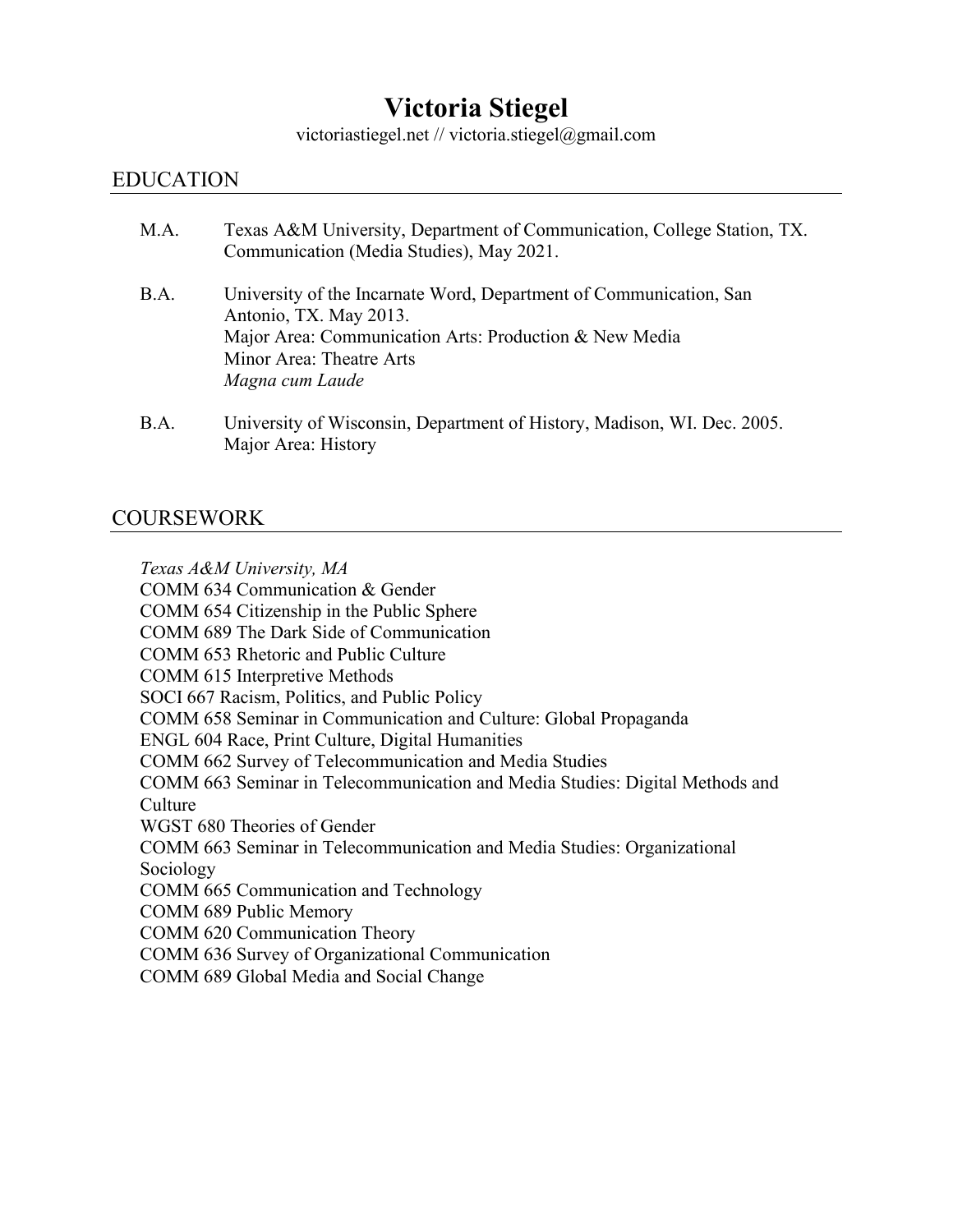Honorary Guest Coach, Texas A&M Men's Basketball Spring 2016 Texas A&M University, College of Liberal Arts, Vision 2020 Fellowship 2014-2018

### CONFERENCE PRESENTATIONS

Stiegel, Victoria. "Social Justice Warrior or Jingoistic Patriot?: Political Appropriation of Captain America in the Age of Trump," presented at the National Communication Association Convention, November 19, 2017, Dallas, TX.

Stiegel, Victoria, and Rigda, Ryan. "Magical Memory: The Creation of Collective Memory Through *Harry Potter* Tourist Attractions," presented at the DePaul Pop Culture Conference, May 6, 2017, Chicago, IL.

Stiegel, Victoria. "You Got Cat Macros In My News Story: BuzzFeed and the Continued Success of Infotainment," presented at the Southern States Communication Association Conference, April 10, 2017, Greenville, SC.

Stiegel, Victoria. "You Got Social Justice in My Fanfic!: Soul Mate AUs and Issue Engagement in Fanfiction," presented at the Communicating Diversity Conference, April 1, 2017, College Station, TX.

Stiegel, Victoria. "GIFs, Cinnamon Rolls, and Gratuitous Reflexivity: Internet Linguistics in Fan Communities on Tumblr," presented at the International Association of Memory and Communication Researchers Conference, July 29, 2016, Leicester, UK.

Stiegel, Victoria. "Fandom, A History: Fanfac as Collective Memory," presented at the Southern States Communication Association Conference, April 8, 2016, Austin, TX. *Top Student Paper runner-up, Popular Communication Division*.

Stiegel, Victoria. "The Star-Spangled Man: Performative Masculinity and Subtextual Queerness in Marvel Studios' *Captain America* Films," presented at the Communicating Diversity Conference, April 2, 2016, College Station, TX. *Top Graduate Paper.*

Stiegel, Victoria. "Can't I Be Strong and Go to Prom? Feminism and Postfeminism in Discourse on Strong Female Characters," presented at the Diversity Conference organized by Texas A&M University, April 10, 2015, College Station, TX.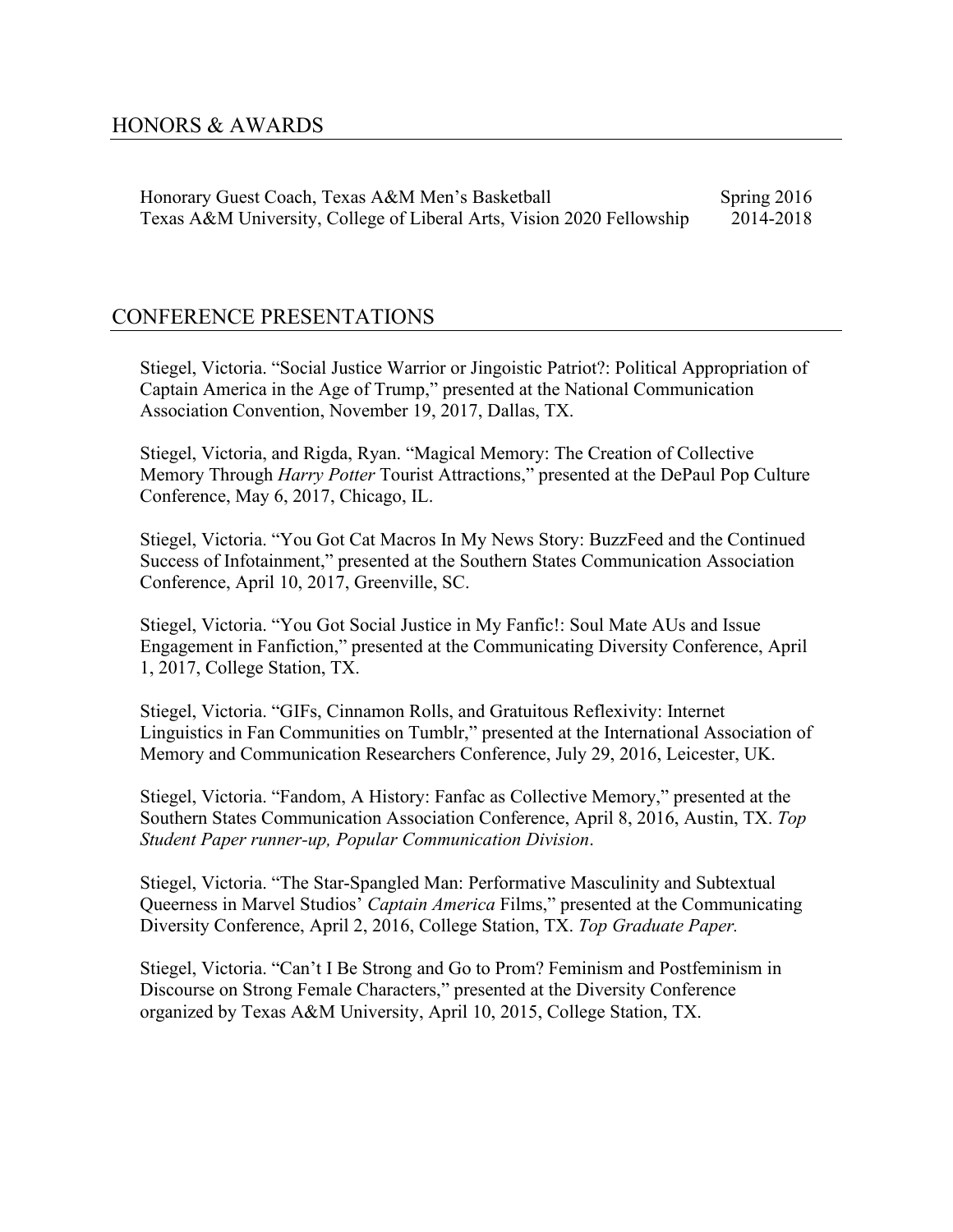## TEACHING EXPERIENCE

Instructor, Undergraduate Course-Comm. Technology Skills College Station, TX Communication Department, Texas A&M University *Spring 2018 (1); Fall 2017 (1); Spring 2017 (1); Spring 2016 (1)*

• Acted as the instructor of record for course sections of approximately twentyeight students in which both lecture and lab sessions were conducted to teach course material to students.

- Redeveloped course syllabus for my sections over the course of two semesters in order to better facilitate the teaching of media production/communication technology skills in addition to historical/cultural contexts.
- Held office hours to provide assistance to students who needed help with assignments/course material.
- Graded all homework, labs, and quizzes/exams completed by students.

Instructor, Undergraduate Course-Public Speaking College Station, TX Communication Department, Texas A&M University *Spring 2018 (1); Fall 2016 (1); Fall 2015 (2)*

- Acted as the instructor of record for course sections of twenty-five students each in which course material was taught to students and student speeches were given.
- Held office hours to provide assistance to students who needed help with assignments/course material.
- Graded all oral and written work completed by students.

Instructor, Undergraduate Course-Group Communication College Station, TX Communication Department, Texas A&M University *Fall 2016 (1)*

- Acted as the instructor of record for course section of approximately thirty students in which course material was taught.
- Held office hours to provide assistance to students who needed help with assignments/course material.
- Graded all homework, projects, and presentations completed by students.

Teaching Assistant, Undergraduate Course-Public Speaking College Station, TX Communication Department, Texas A&M University *Spring 2015 (1); Fall 2014 (2)*

- Led recitation sections of twenty-five students each in which course material was taught to students and student speeches were given.
- Held office hours to provide assistance to students who needed help with assignments/course material.
- Graded outlines, speeches, and other assignments turned in by students.
- Collaborated with instructor of record and other TAs to find the best ways to deliver the materials to the students in a clear and engaging manner as well as maintain uniform grading and general course policies across sections.